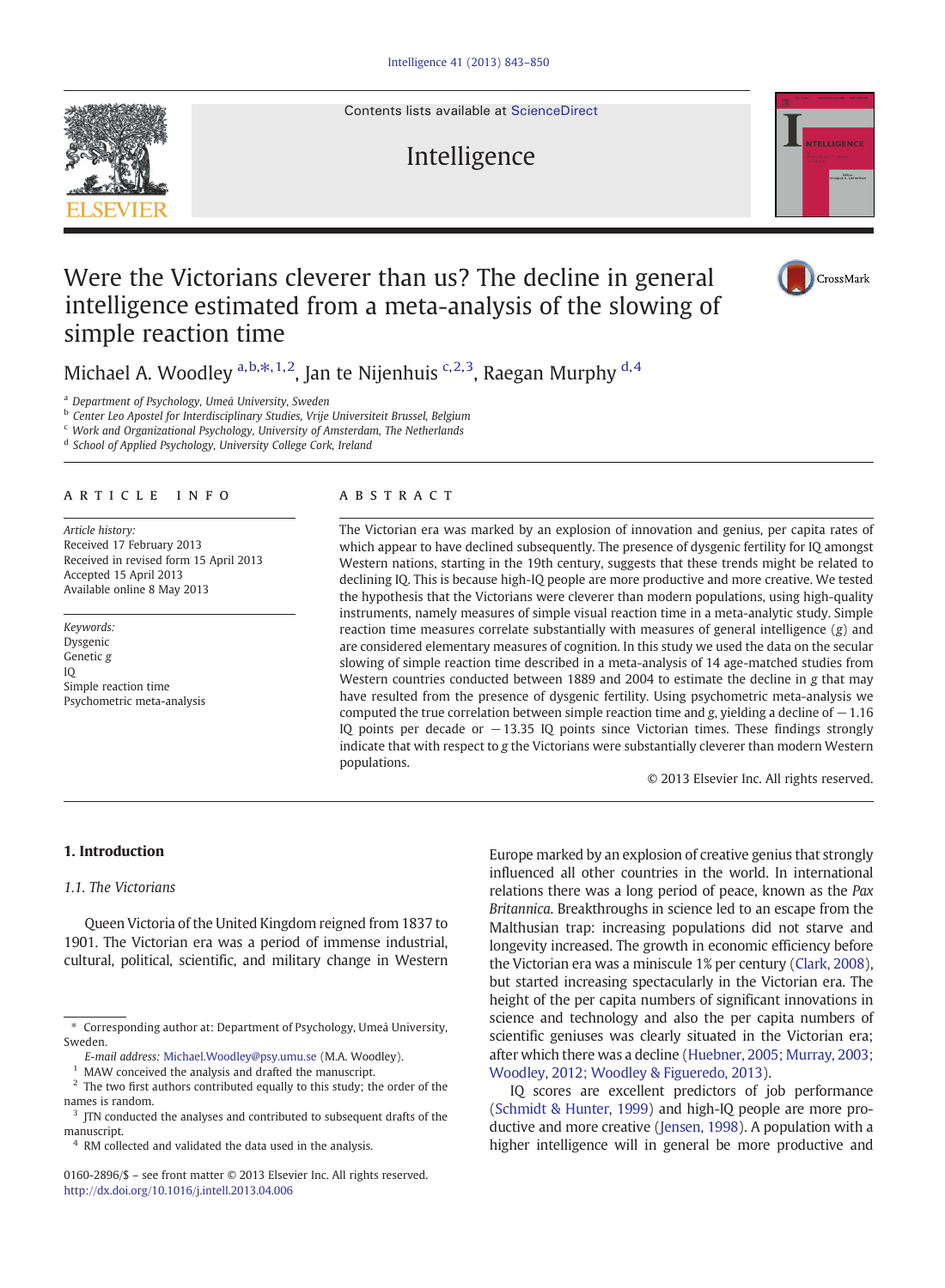creative than a population with lower intelligence ([Lynn &](#page--1-0) [Vanhanen, 2012; Rindermann, Sailer, & Thompson, 2009](#page--1-0)). Were the Victorians therefore cleverer than us? Here we test this hypothesis using measures of reaction time (RT), which give a good indication of general intelligence (e.g. [Johnson & Deary,](#page--1-0) [2011\)](#page--1-0) in a meta-analytic study.

# 1.2. Measured IQ scores increase: The Flynn effect

At first sight, the case for a decrease in intelligence since Victorian times seems highly implausible. After all, there is now consensus that at least since World War II, IQ scores have been going up, the so-called Flynn effect. [Flynn \(1987,](#page--1-0) [2009\)](#page--1-0) showed a worldwide increase in measured IQ scores of approximately 3 points a decade. Recent studies show similar gains in South Africa [\(te Nijenhuis, Murphy, & van Eeden,](#page--1-0) [2011](#page--1-0)) and much larger effects in South Korea [\(te Nijenhuis,](#page--1-0) [Cho, Murphy, & Lee, 2012\)](#page--1-0). These gains are thought to be due almost entirely to environmental improvements stemming from factors such as improved education, nutrition, hygiene, and exposure to cognitive complexity [\(Neisser, 1997](#page--1-0)). The Flynn effect has therefore been described as an increase in phenotypic intelligence, i.e. the intelligence that results from a combination of genes and environmental factors ([Lynn,](#page--1-0) [2011](#page--1-0)).

## 1.3. The dysgenics paradox

Dysgenic trends result from socially valued and heritable traits, such as intelligence, declining within populations over time due to the effects of selection operating against those traits ([Galton, 1869; Lynn, 2011\)](#page--1-0). Before 1825 Western countries were in eugenic fertility, in that those with the highest levels of education and/or social status had the largest numbers of surviving offspring [\(Lynn, 2011; Skirbekk, 2008](#page--1-0)). The majority of these countries completed the transition into dysgenic fertility for these IQ proxies by around the middle of the 19th century ([Lynn, 2011;Skirbekk, 2008\)](#page--1-0).

The presence of a dysgenic effect on intelligence has proven difficult to detect via direct measurement, i.e. by comparing IQ scores of different age-matched generations on the same IQ battery. The earliest cross-sectional studies (1930s–1950s), attempting to quantify the decline actually found the opposite effect i.e. rising IQ scores (e.g. [Cattell,](#page--1-0) [1950\)](#page--1-0). This presented a paradox as studies from the same time period consistently found negative correlations between IQ and variables such as fertility and family size ([Lynn, 2011; van Court & Bean, 1985\)](#page--1-0). Given the observation that IQ is substantially heritable, this finding should have entailed declining rather than increasing IQ [\(Lynn, 2011; van](#page--1-0) [Court & Bean, 1985\)](#page--1-0). The failure to directly measure a dysgenic effect on IQ is now attributed to the Flynn effect: the strong secular rise in IQ simply masks the likely much weaker dysgenic decline in IQ ([Lynn, 2011](#page--1-0)).

Nonetheless attempts have been made to estimate the theoretical rate of dysgenic change in IQ based on the magnitude of the negative correlation between fertility and IQ (see: [Lynn,](#page--1-0) [2011](#page--1-0) for an overview of these studies). These estimates, which range from a low of −.12 ([Retherford & Sewell, 1988](#page--1-0)) to a high of approximately  $-1.6$  points per decade [\(Lentz, 1927\)](#page--1-0), are however inferred rather than observed declines. So, dysgenic

effects appear to be unmeasurable directly using standard IQ tests.

## 1.4. Genotypic IQ decreases

Other research has examined whether dysgenic effects have a genetic component by testing for so-called Jensen effects ([Rushton, 1998](#page--1-0)). When looking at the subtests of an IQ battery these subtests range from high complexity (high loadings on the g factor of intelligence) to low complexity (low loadings on the g factor). Jensen effects refer to the tendency for the test's g loadings to positively correlate with the size of the effect of other variables on the same subtests. So, subtests with high g loadings go with strong effects and subtests with low g loadings go with weak effects. Jensen effects exist on genetic variables, such as heritability, inbreeding depression, and it's opposite, hybrid vigour [\(Jensen, 1998; Rushton & Jensen, 2010](#page--1-0)). Clear Jensen effects have also been found for dysgenic fertility ([Woodley & Meisenberg, 2013\)](#page--1-0). This indicates that dysgenic fertility is predominantly a genetic effect: i.e. genotypic IQ or more accurately 'genetic g' [\(Rushton & Jensen, 2010\)](#page--1-0) decreases. However, the Flynn effect is clearly not a Jensen effect, as it exhibits a modest, negative correlation with subtest g loadings ([te Nijenhuis & van der Flier, 2013](#page--1-0)–this issue). In summary therefore the pattern of genetic effects such as heritabilities on the subtests of an IQ battery are highly similar to the pattern in dysgenic effects, however both show no resemblance to the pattern in the Flynn effect.

## 1.5. Reaction time as a high-quality measure of general intelligence

[Galton \(1883\)](#page--1-0) was the first to suggest that RT might be an elementary cognitive measure as it appeared to be an indicator of speed of mental processing. Subsequent research has confirmed many key predictions of the speed-of-processing theory of intelligence via the demonstration of robust correlations between measures of RT and IQ (see: [Jensen, 2006](#page--1-0) for an overview). Moreover, there is a Jensen effect on RT, as more g-loaded subtests of an IQ battery correlate more strongly with RT measures than do less g-loaded ones ([Jensen, 1998, pp. 234](#page--1-0)–238). This has led [Jensen](#page--1-0) [\(1998, 2006, 2011\)](#page--1-0) to suggest that RT is in fact a biological marker of mechanisms fundamental to the operation of general intelligence, such as neurophysiological efficiency. Furthermore, RT is a 'ratio-scale' measure of intelligence meaning that it has a true zero (analogously to the Kelvin scale in temperature measurement). This means that RT can be used to meaningfully compare historical and contemporary populations in terms of levels of general intelligence [\(Jensen, 2011](#page--1-0)).

Even the most simple measure of RT (i.e. the time that it takes for an individual to respond to a sensory stimulus) appears to be robustly associated with IQ. [Rijsdijk, Vernon,](#page--1-0) [and Boomsma \(1998\)](#page--1-0) for example investigated the relationship between simple RT and IQ in a genetic analysis using twins. Simple RT and IQ as measured using the Raven's Advanced Progressive Matrices were found to exhibit identical levels of heritability (.58 and .58, respectively) and furthermore the phenotypic correlation between the two of – 21 (increasing IO goes with decreasing RT speed, hence the correlation is negative) was completely mediated by common genetic factors. Another relevant study is that of [Deary, Der, and Ford \(2001\)](#page--1-0) who set out to generate benchmark estimates for the correlation